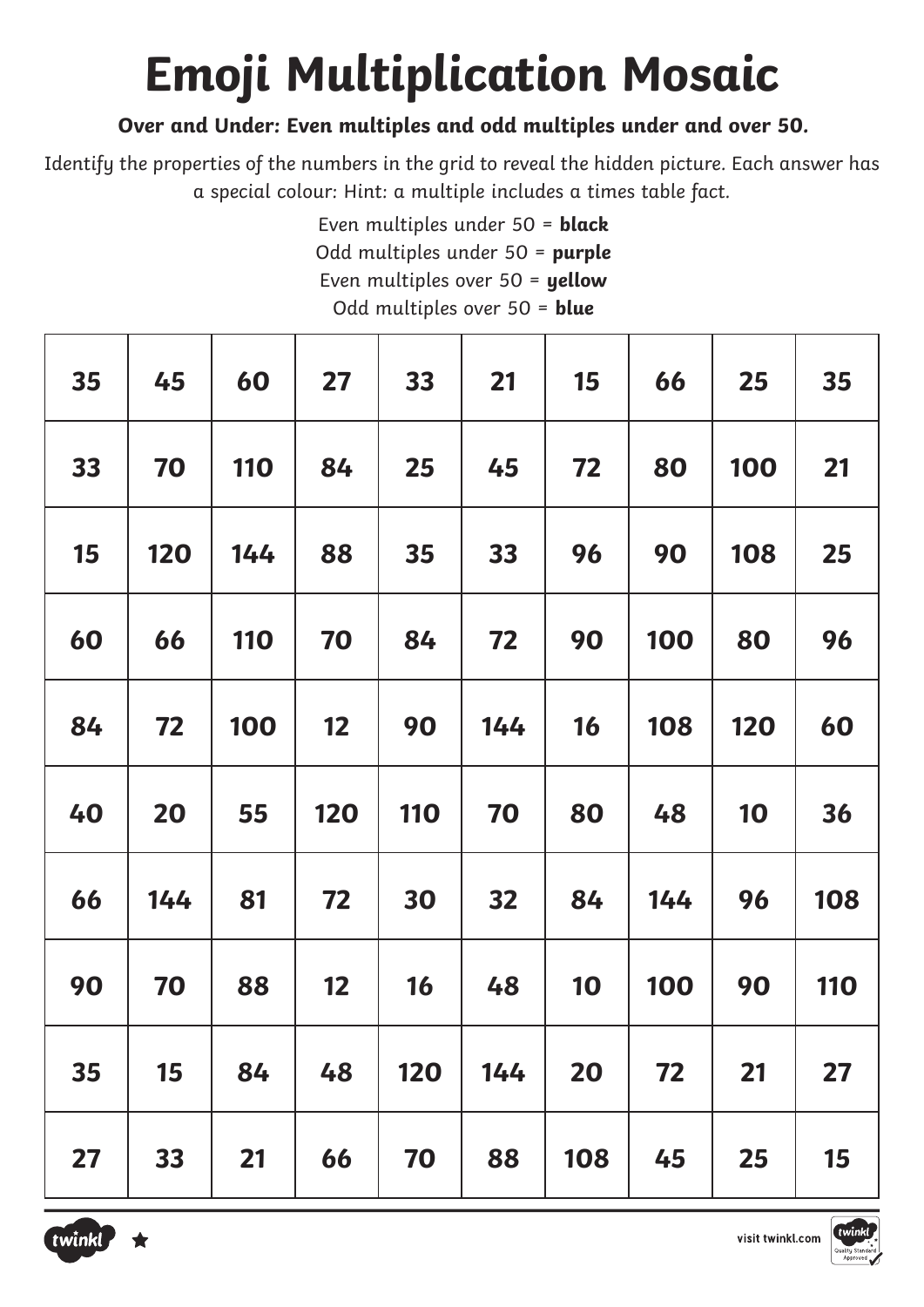### Emoji Multiplication Mosaic **Answers**

### **Over and Under: Even multiples and odd multiples under and over 50.**

Identify the properties of the numbers in the grid to reveal the hidden picture. Each answer has a special colour: Hint: a multiple includes a times table fact.

> Even multiples under 50 = **black**  Odd multiples under 50 = **purple** Even multiples over 50 = **yellow** Odd multiples over 50 = **blue**

| 35 | 45         | 60         | 27         | 33         | 21  | <b>15</b> | 66         | 25         | 35         |
|----|------------|------------|------------|------------|-----|-----------|------------|------------|------------|
| 33 | 70         | <b>110</b> | 84         | 25         | 45  | 72        | 80         | <b>100</b> | 21         |
| 15 | <b>120</b> | 144        | 88         | 35         | 33  | 96        | 90         | 108        | 25         |
| 60 | 66         | <b>110</b> | 70         | 84         | 72  | 90        | 100        | 80         | 96         |
| 84 | 72         | 100        | 12         | 90         | 144 | 16        | 108        | <b>120</b> | 60         |
|    |            |            |            |            |     |           |            |            |            |
| 40 | 20         | 55         | <b>120</b> | <b>110</b> | 70  | 80        | 48         | 10         | 36         |
| 66 | 144        | 81         | 72         | 30         | 32  | 84        | 144        | 96         | 108        |
| 90 | 70         | 88         | 12         | 16         | 48  | 10        | <b>100</b> | 90         | <b>110</b> |
| 35 | 15         | 84         | 48         | 120        | 144 | 20        | 72         | 21         | 27         |



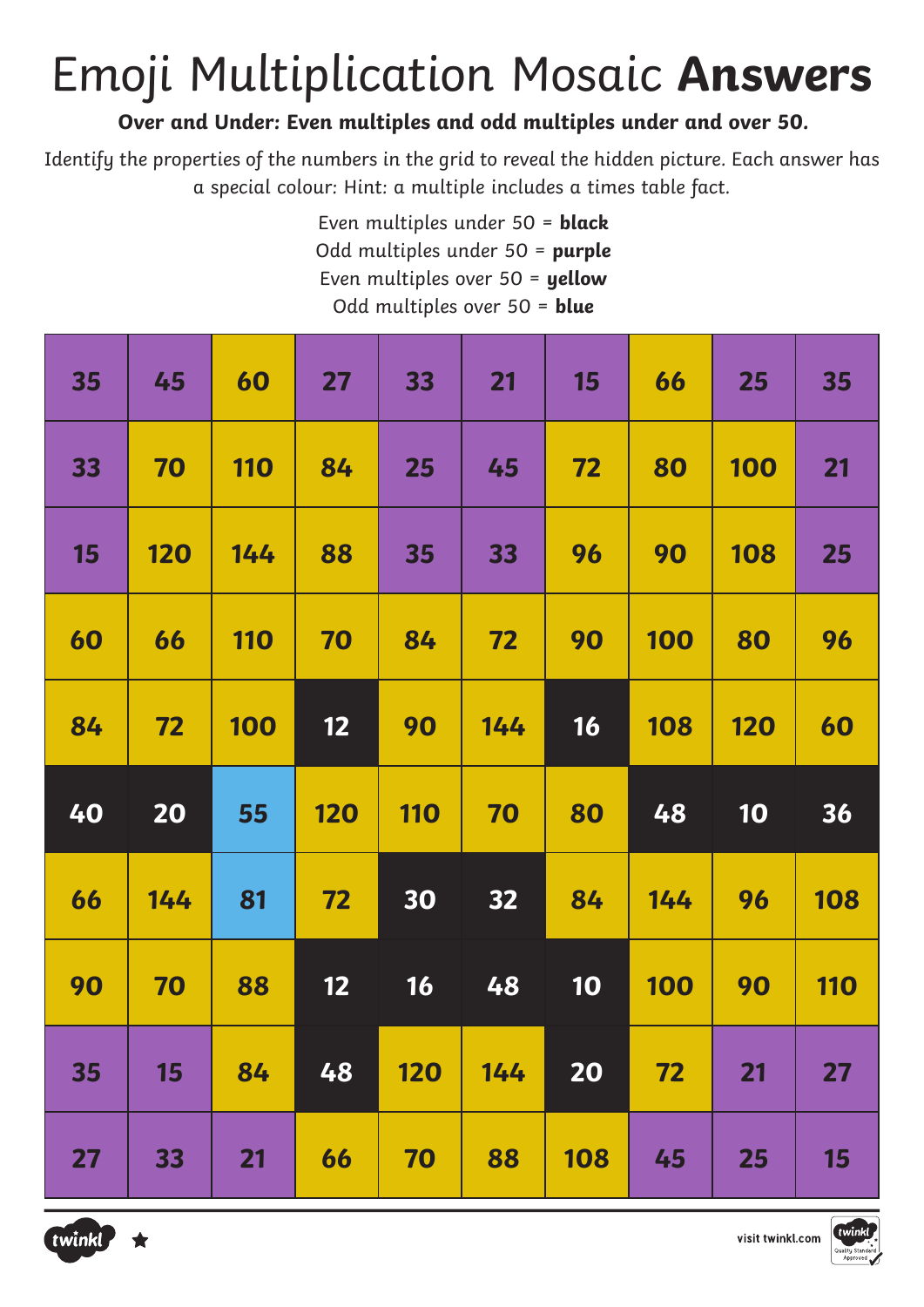## **Emoji Multiplication Mosaic**

### **Square numbers up to 12x12, prime numbers to 100 and factors.**

Identify the properties of the numbers in the grid to reveal the hidden picture. Each answer has a special colour: Hint: a multiple includes a times table fact.

Prime numbers to 100 = **yellow** Odd square numbers = **blue** Even square numbers = **red** Numbers with only 4 factors = **black**

If a number does not fit any of the categories, do not colour it in.

| 12 | 52               | 24                      | 13                      | $\overline{\mathbf{3}}$ | 5  | $\overline{\mathbf{7}}$ | 18                      | 24                      | 32 |
|----|------------------|-------------------------|-------------------------|-------------------------|----|-------------------------|-------------------------|-------------------------|----|
| 32 | 11               | 13                      | 17                      | 19                      | 23 | 29                      | 31                      | $\overline{\mathbf{7}}$ | 42 |
| 37 | 41               | 43                      | 47                      | 53                      | 59 | 61                      | 67                      | 97                      | 71 |
| 73 | $\boldsymbol{6}$ | 15                      | 8                       | 79                      | 83 | 14                      | 21                      | 22                      | 89 |
| 4  | 36               | 97                      | $\overline{\mathbf{7}}$ | 29                      | 23 | 5                       | $\overline{\mathbf{2}}$ | 25                      | 4  |
| 64 | 100              | $\overline{\mathbf{3}}$ | 41                      | 73                      | 37 | 89                      | 59                      | 9                       | 64 |
| 61 | 67               | 12                      | 42                      | 24                      | 52 | 32                      | 12                      | 49                      | 53 |
| 43 | 79               | $\overline{\mathbf{2}}$ | 52                      | 32                      | 20 | 12                      | $\overline{\mathbf{3}}$ | $\overline{\mathbf{7}}$ | 5  |
| 60 | 83               | 73                      | 19                      | 42                      | 52 | 23                      | 71                      | 67                      | 60 |
| 12 | 32               | 18                      | 61                      | 41                      | 59 | $\overline{\mathbf{3}}$ | 42                      | 52                      | 42 |



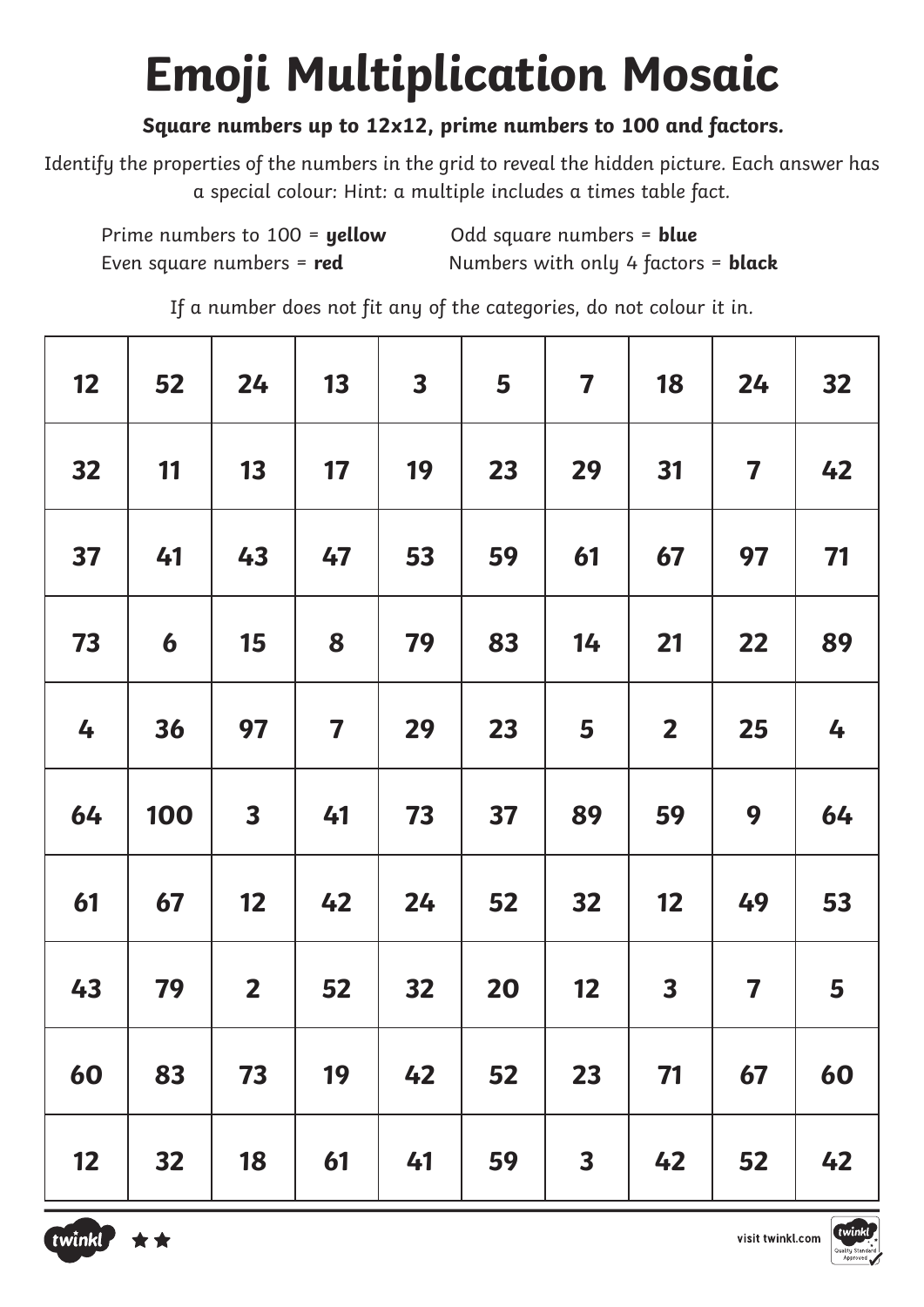### Emoji Multiplication Mosaic **Answers**

### **Square numbers up to 12x12, prime numbers to 100 and factors.**

Identify the properties of the numbers in the grid to reveal the hidden picture. Each answer has a special colour: Hint: a multiple includes a times table fact.

Prime numbers to 100 = **yellow** Odd square numbers = **blue** Even square numbers = **red** Numbers with only 4 factors = **black**

If a number does not fit any of the categories, do not colour it in.

| 12 | 52               | 24             | 13                      | $\overline{\mathbf{3}}$ | 5  | $\overline{\mathbf{7}}$ | 18             | 24                      | 32             |
|----|------------------|----------------|-------------------------|-------------------------|----|-------------------------|----------------|-------------------------|----------------|
| 32 | 11               | 13             | 17                      | 19                      | 23 | 29                      | 31             | $\overline{\mathbf{7}}$ | 42             |
| 37 | 41               | 43             | 47                      | 53                      | 59 | 61                      | 67             | 97                      | 71             |
| 73 | $\boldsymbol{6}$ | 15             | 8                       | 79                      | 83 | 14                      | 21             | 22                      | 89             |
| 4  | 36               | 97             | $\overline{\mathbf{7}}$ | 29                      | 23 | 5                       | $\overline{2}$ | 25                      | 4              |
| 64 | 100              | 3              | 41                      | 73                      | 37 | 89                      | 59             | 9                       | 64             |
| 61 | 67               | 12             | 42                      | 24                      | 52 | 32                      | 12             | 49                      | 53             |
| 43 | 79               | $\overline{2}$ | 52                      | 32                      | 20 | 12                      | 3              | $\overline{\mathbf{7}}$ | $5\phantom{1}$ |
| 60 | 83               | 73             | 19                      | 42                      | 52 | 23                      | 71             | 67                      | 60             |
| 12 | 32               | 18             | 61                      | 41                      | 59 | $\overline{\mathbf{3}}$ | 42             | 52                      | 42             |



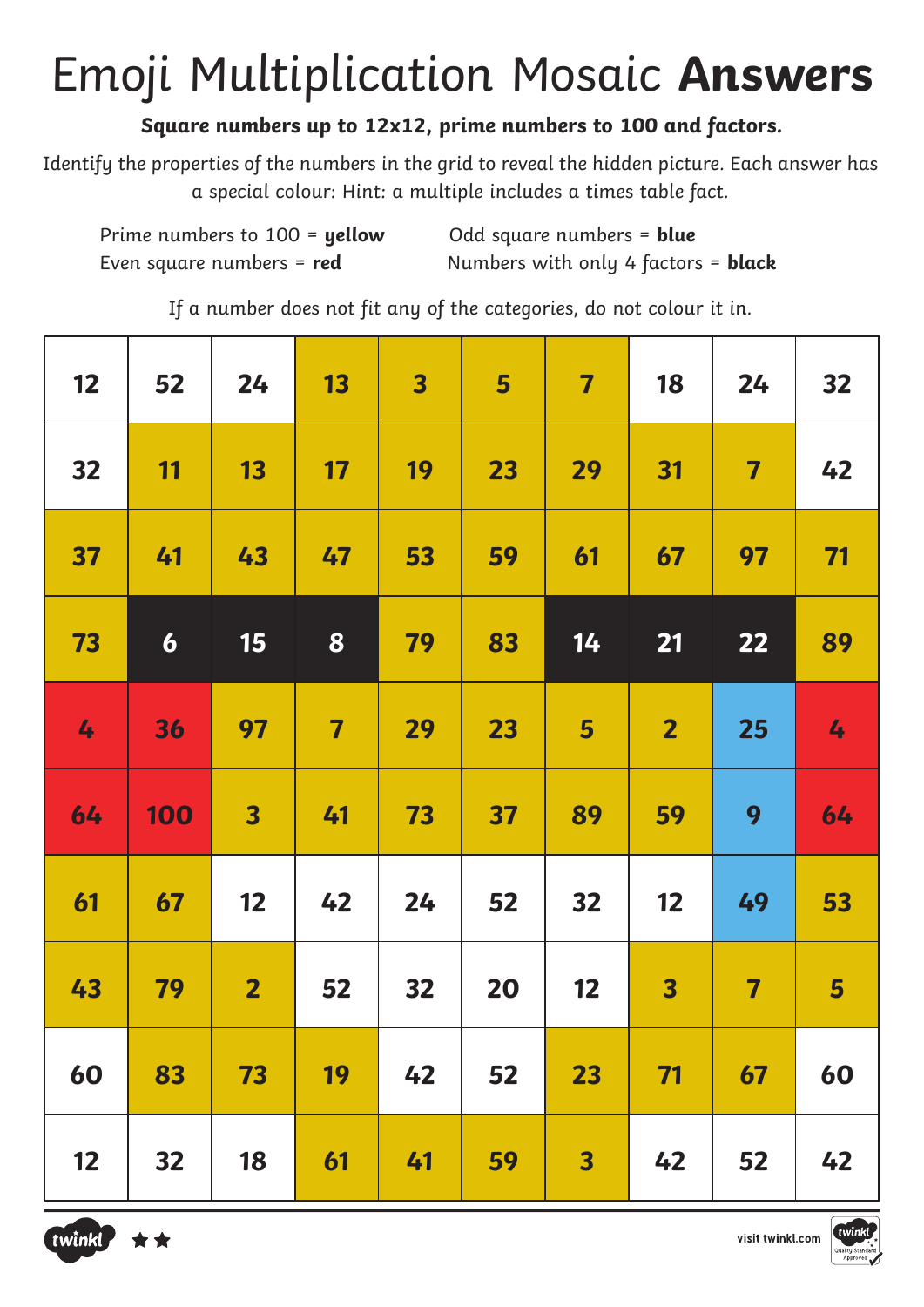# **Emoji Multiplication Mosaic**

#### **Prime numbers to 100, square numbers to 12x12, cube numbers, numbers with 4 or 6 factors.**

Identify the properties of the numbers in the grid to reveal the hidden picture. Each answer has a special colour: Hint: a multiple includes a times table fact.

Prime numbers = **yellow** Cube numbers = **blue**

Numbers with 6 factors = **black** Square numbers = **pink**

Numbers with 4 factors = **green**

If a number fits two categories, decide which colour would be appropriate to complete the drawing.

| 8                       | 6                       | 10  | 4                       | 100                     | 64                      | 36                      | 14  | 22                      | 21               |
|-------------------------|-------------------------|-----|-------------------------|-------------------------|-------------------------|-------------------------|-----|-------------------------|------------------|
| 15                      | 14                      | 21  | 25                      | 144                     | 9                       | 121                     | 8   | 10                      | $\boldsymbol{6}$ |
| 21                      | 81                      | 49  | 16                      | 100                     | 4                       | 36                      | 64  | 9                       | 14               |
| 64                      | 100                     | 4   | 36                      | 64                      | 9                       | 25                      | 100 | 4                       | 49               |
| $\overline{\mathbf{2}}$ | 18                      | 12  | 20                      | $\overline{\mathbf{3}}$ | $\overline{\mathbf{7}}$ | 32                      | 44  | 18                      | 5                |
| 11                      | 13                      | 27  | 17                      | 19                      | 37                      | 41                      | 343 | 53                      | 43               |
| 59                      | 61                      | 125 | 67                      | 71                      | 73                      | 79                      | 216 | 97                      | 83               |
| 89                      | $\overline{\mathbf{2}}$ | 216 | 23                      | 12                      | 20                      | $\overline{\mathbf{3}}$ | 125 | $\overline{\mathbf{7}}$ | 5                |
| $\boldsymbol{6}$        | 11                      | 343 | $\overline{\mathbf{7}}$ | 44                      | 18                      | 53                      | 27  | 5                       | $\boldsymbol{6}$ |
| 8                       | 10                      | 14  | $\overline{\mathbf{7}}$ | $\overline{\mathbf{3}}$ | $\overline{\mathbf{2}}$ | 17                      | 22  | 21                      | 15               |